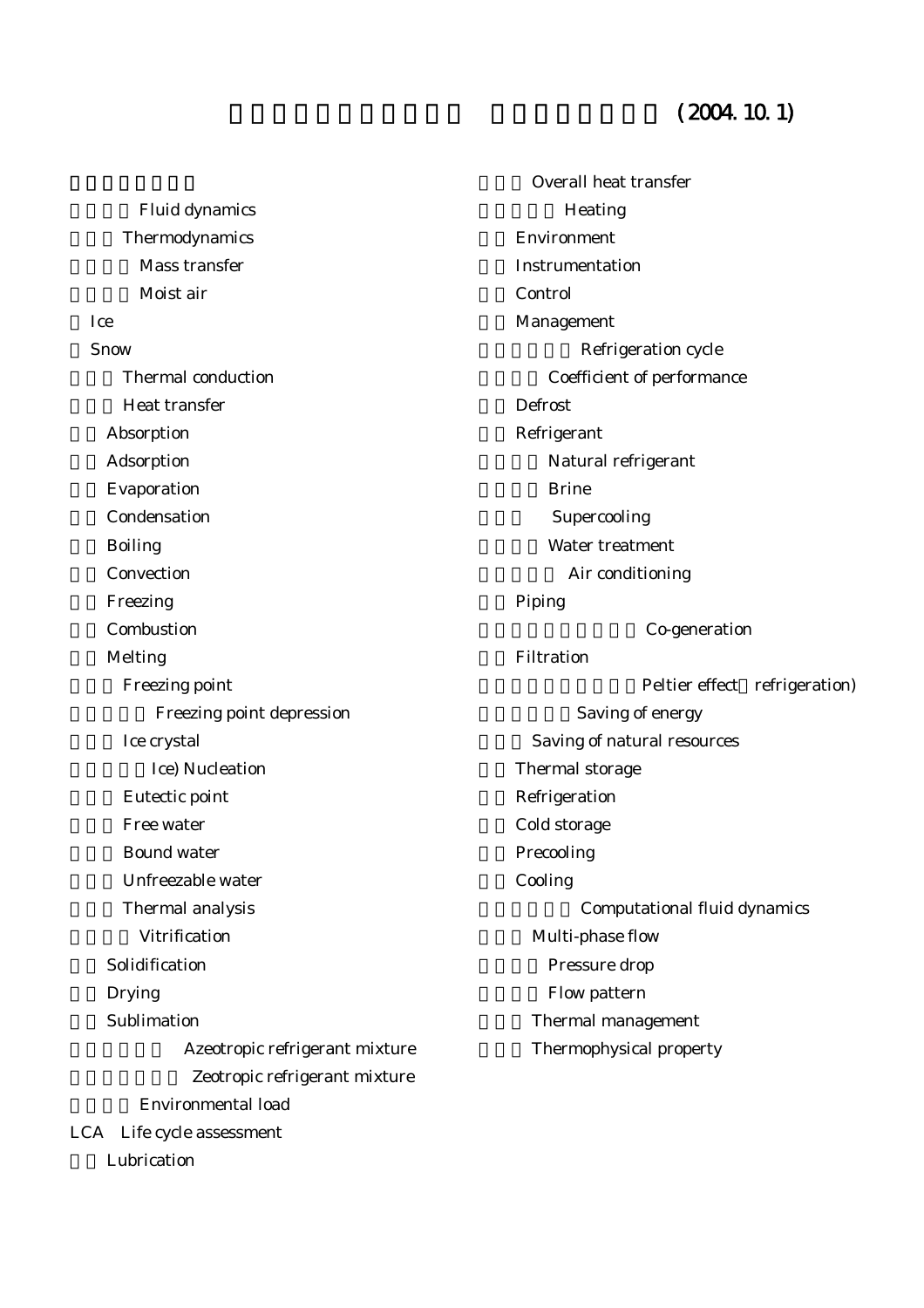Compressor Heat exchanger **Evaporator Condenser Expansion valve** Control valve Fan Inverter **Controller** Refrigerant auxiliary equipment Pump Room air conditioner Packaged air conditioner Heat pump hot water heater Fuel cell Desiccant air conditioning system Ice (thermal) storage Chilling unit Heat pump Centrifugal refrigerating machine Engine-driven refrigerating machine Absorption refrigerating machine Adsorption refrigerating machine Refrigerator Condensing unit Refrigerated display Brine cooler **Boiler** Cooling tower Heat pipe Stirling refrigerating machine Generator Absorber

Industrial air conditioning Vehicle Air conditioning system Special appliance **Amusement facility** Commercial building **Educational facility** Medical facility Accommodation Theater Natural energy utilization Office building Air cleaning Ventilation system Fire extinguishing system Load calculation **Building automation** Library, museum Computer utilization Plumbing system Indoor environment Automatic control Dehumidifier Nuclear facility Clean room Air duct District heating cooling Wastewater treatment **Residence** Data processing system area Heating cooling plant system Heating system